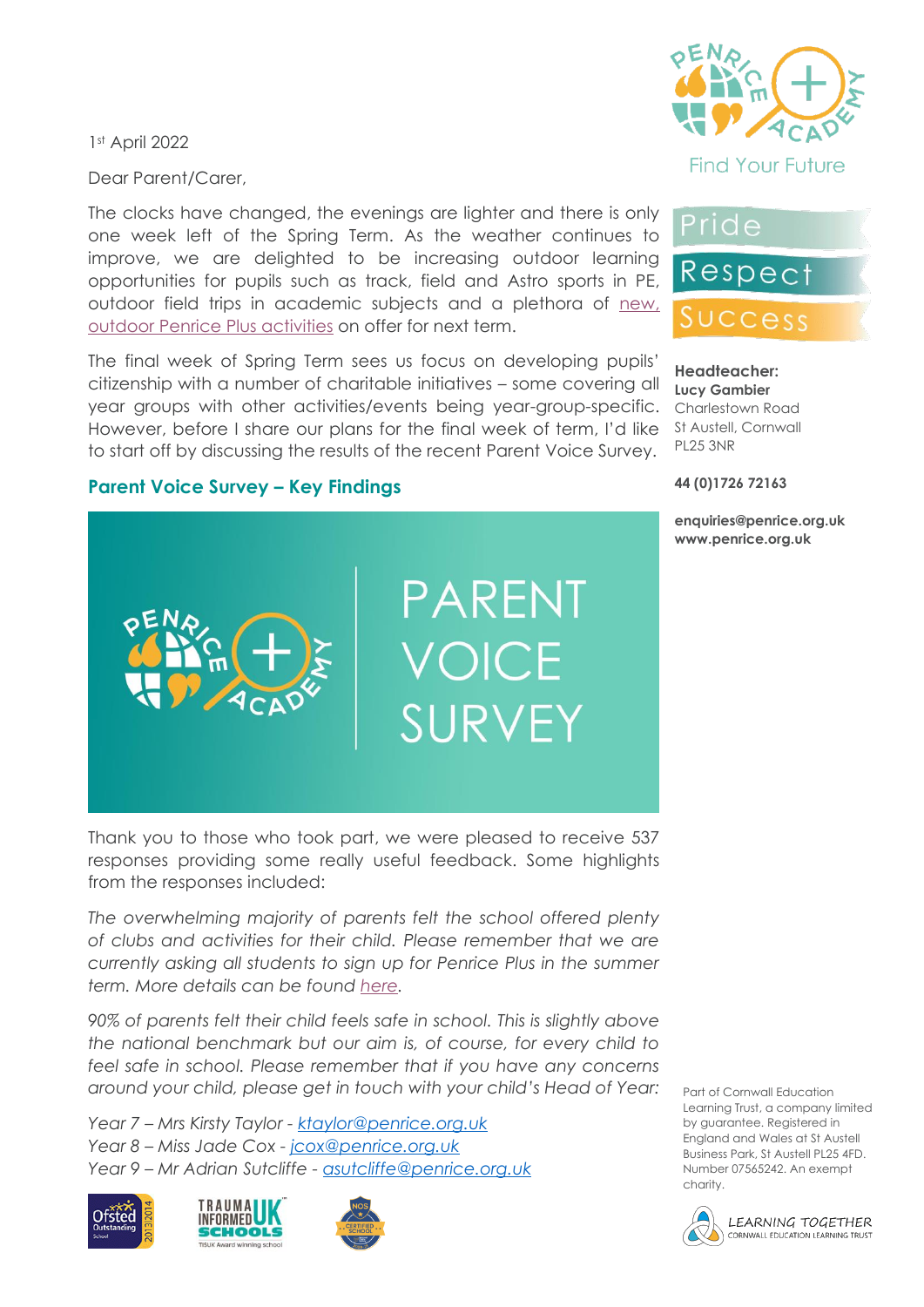*Year 10 – Mr Dave Palmer - [dpalmer@penrice.org.uk](mailto:dpalmer@penrice.org.uk) Year 11 – Ms Clare Razzell - [crazzell@penrice.org.uk](mailto:crazzell@penrice.org.uk)*

*Students can also report any concerns using the '[Are You OK?](https://www.penriceacademy.org/ok/)' page one the Penrice website.*

*We were also really pleased with your direct feedback that you would like more regular updates on how your child is progressing and what they are learning. We will look at addressing these concerns over the coming weeks.*

We are currently dissecting all of the data and we intend to publish more information on the Penrice website in the near future.

## **A Word on Financial Pressures**

## Message from Dave Lewis – Deputy Headteacher

On the following pages of this parent letter are a number of charity events/fundraising initiatives that students will be getting involved in next week. This is part of our Character Curriculum – developing traits of citizenship and neighbourliness in our students.

However, we are acutely aware that many families are currently experiencing financial pressures. This will be exacerbated by today's national energy price cap rise. We would like to take this opportunity to reassure you that there is absolutely no obligation to donate. Penrice Academy fully understands that, for many, finances are strained and we are here to support.

In addition, if finances are affecting your ability to support your child with school then please let us know. We can help with school uniform, equipment and school trips. If you would like support then please contact your child's Head of Year in the first instance.

## **Non-Uniform Day for Ukraine – Friday 8th April**

Next week, on Friday 8th April we will be holding a non-uniform day with the donations going towards the St Austell Ukraine Support Group. The non-uniform day has been arranged by the school's student-led Academy Council.

We are encouraging students and staff to wear blue and yellow in support of Ukraine. Donations will be accepted via tutors from Monday onwards and can be either £1 or an item that can be given to those in need.

P.T.O











Part of Cornwall Education Learning Trust, a company limited by guarantee. Registered in England and Wales at

St Austell Business Park, St Austell PL25 4FD. Number 07565242. An exempt charity.

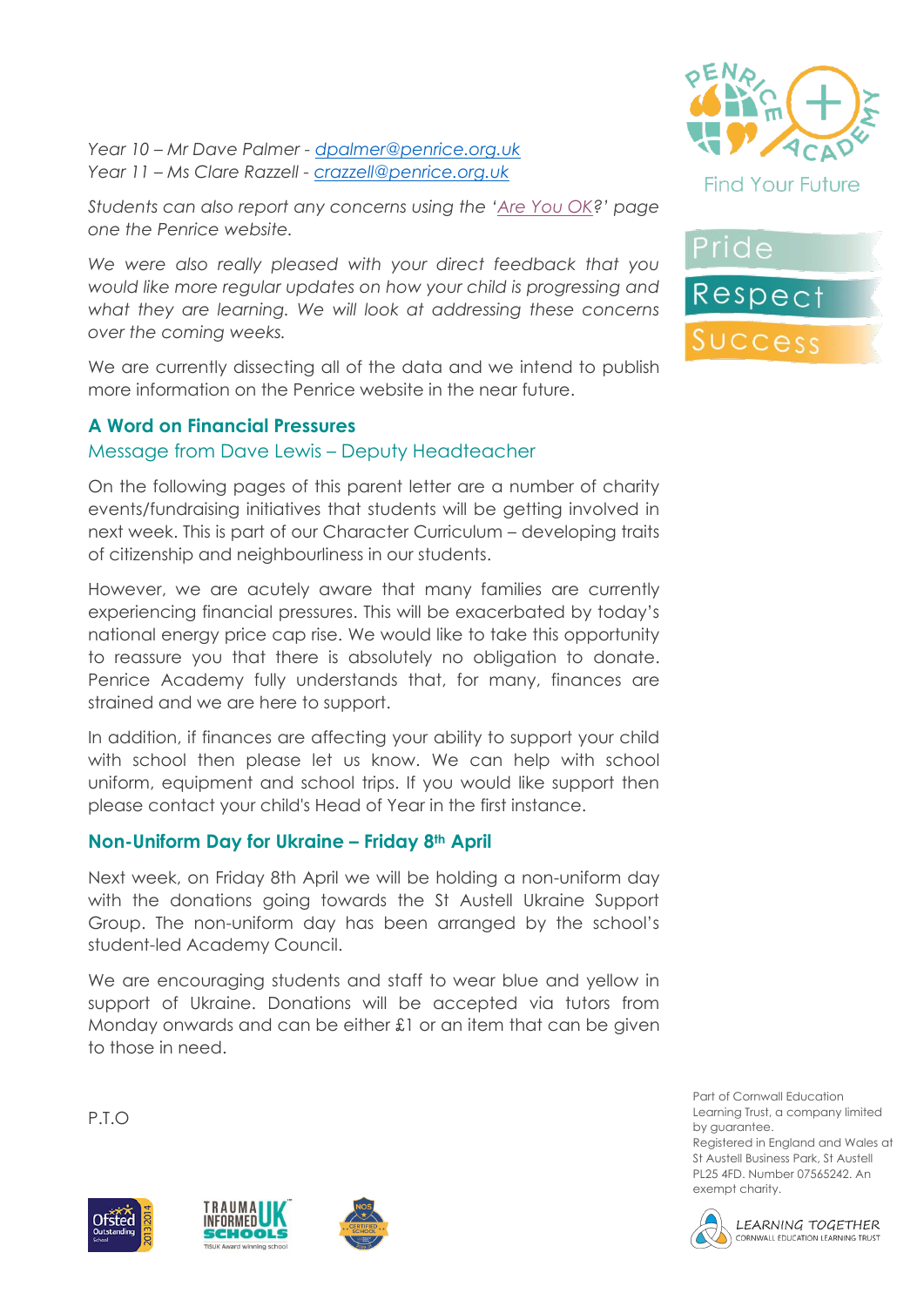

# **Ukraine – Cuddly Toy Appeal**

Thank you to everyone who has donated cuddly toys for Ukrainian refugees! We will continue to accept donations of cuddly toys until the end of term.



A full update and a special message of thanks from Mrs Malcolm can be found on the [Penrice website news article here.](https://www.penriceacademy.org/cuddly-toys-for-ukraine/)

# **Year 11's 24-Hour Charity Challenge**



On Thursday 7<sup>th</sup> April, Year 11 are delighted to be running the traditional 24-Hour Challenge, starting at lunchtime. The event is a real test of each student's endurance and stamina as they are required to take shifts cycling, rowing and dancing, non-stop for 24 hours.







Pride Respect Success

Part of Cornwall Education Learning Trust, a company limited by guarantee.

Registered in England and Wales at St Austell Business Park, St Austell PL25 4FD. Number 07565242. An exempt charity.



LEARNING TOGETHER CORNWALL EDUCATION LEARNING TRUST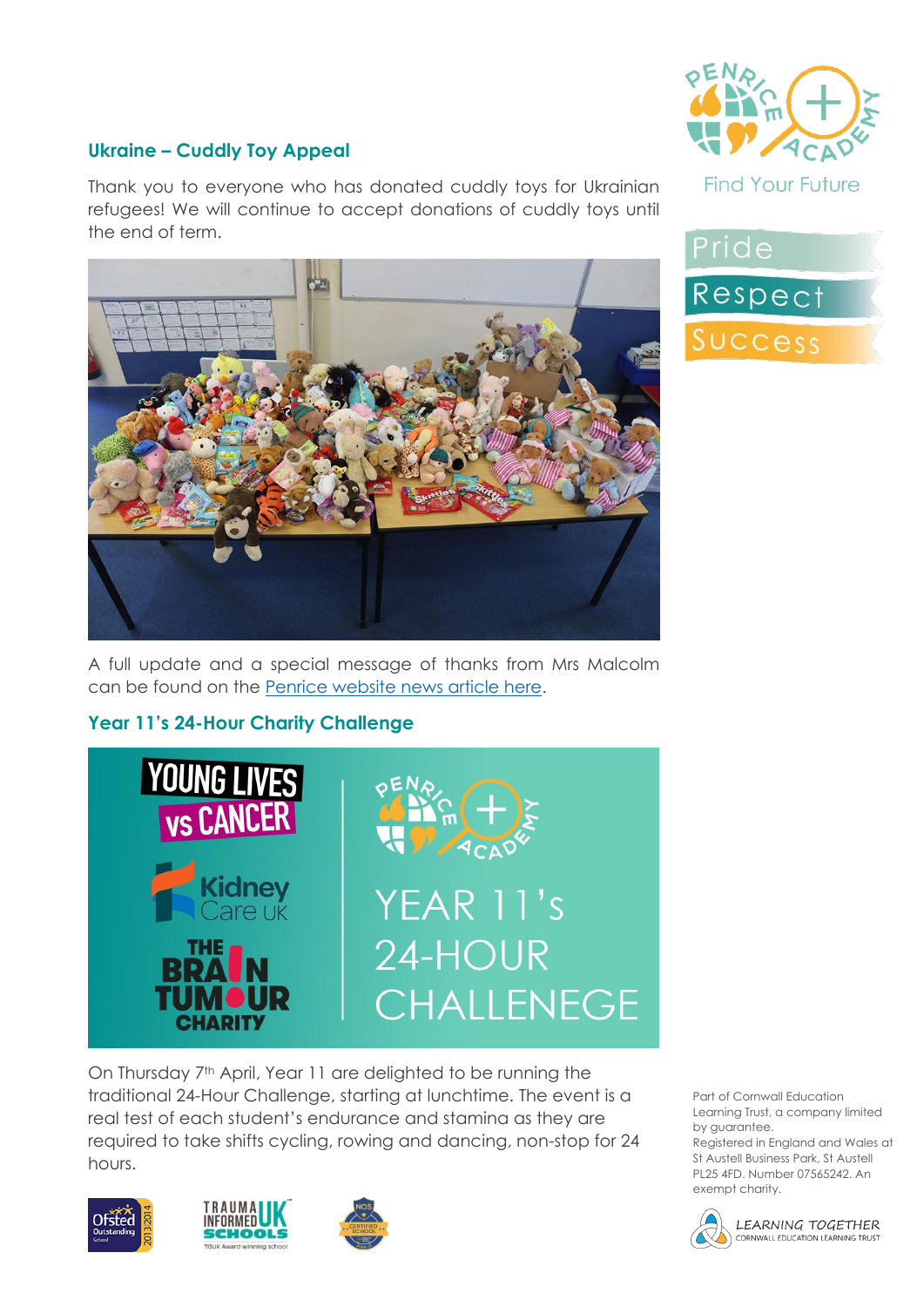This year's event is in aid of three charities:

- Kidney Care UK
- The Brain Tumor Charity
- Young Lives vs Cancer

All of these three charities have played a key role in the lives of particular students and staff who are taking part in the 24-Hour Challenge and we look forward to raising as much money as possible for these worthy causes.

We look forward to following the students' progress as they work through the night in this test of endurance and stamina. More information and some words of encouragement from the chosen charities can be found on the [Penrice website](https://www.penriceacademy.org/24-hour-challenge-2022/) news here.

# **Year 9's Charity Dodgeball Tournament for the RNLI**

Year 9 have been in the Sports Hall during tutor times this week as they take part in a Dodgeball Tournament, raising funds for RNLI. We have semi-final matches on Tuesday: 9LG vs 9DW, 9AM vs 9RW and then the final!

There will be a cake sale to celebrate the end of the tournament. We would like it if as many Year 9 students could bring in cakes for the cake sale please. All money is going to the RNLI - over £100 raised from the knockout games so far so the cake sale will add to this total.

## **Boccia Tournament at Truro College**

Away from fundraising, elsewhere in school happenings, I must give a special mention to our two Boccia teams who finished 4th and 5th at the recent Cornwall Schools' Boccia Tournament.





Part of Cornwall Education Learning Trust, a company limited by guarantee.

Registered in England and Wales at St Austell Business Park, St Austell PL25 4FD. Number 07565242. An exempt charity.







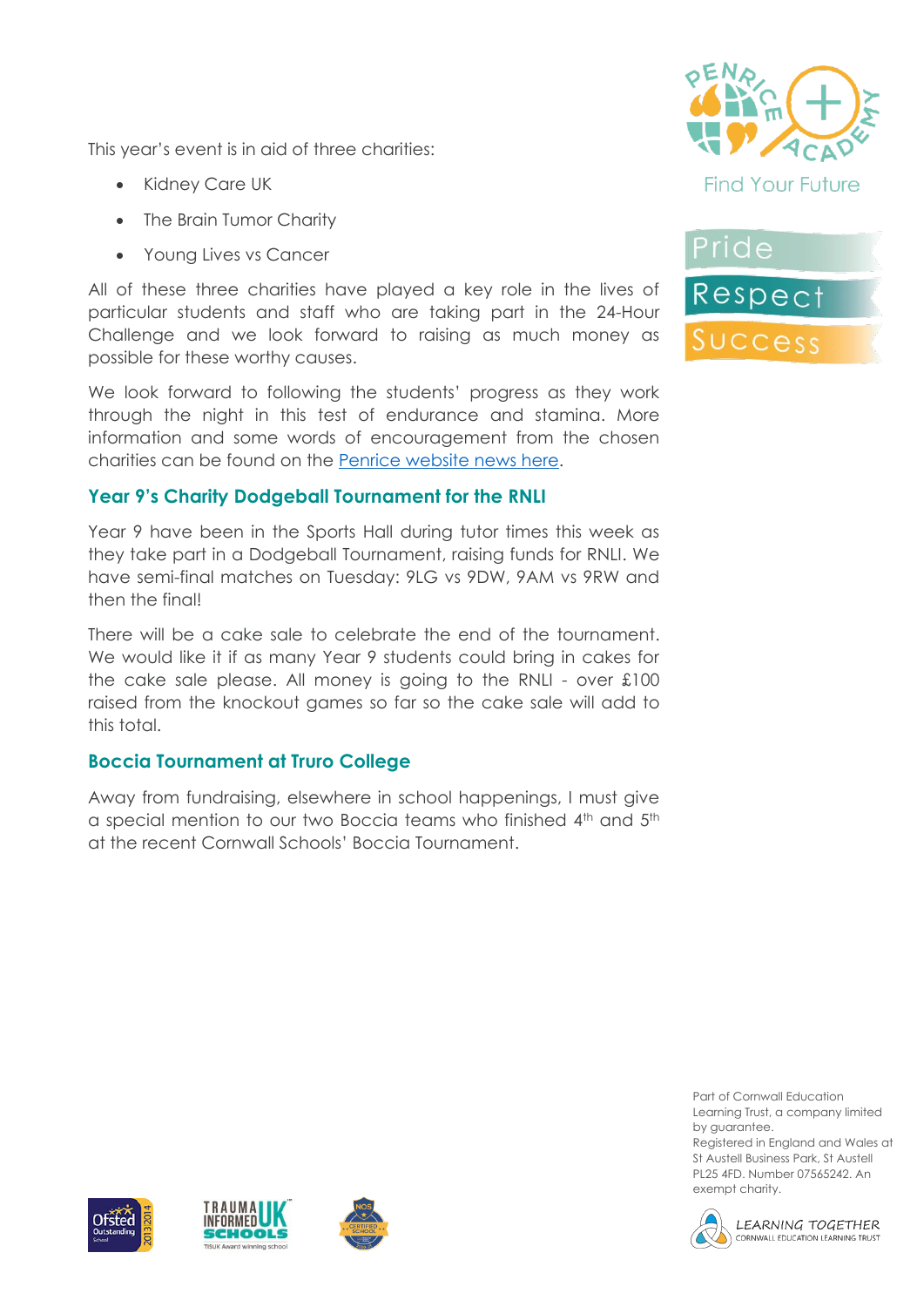



Pride Respect Success

Boccia is a competitive team form of Boules played at the Paralympics with participants being seated to allow parity with wheelchair users.

Almost 20 schools were participating and the event represented an opportunity for students who cannot always make the school sports teams to represent Penrice Academy. We are very proud of them all.

## **Covid-19 Update**

From today, Friday 1st April, the government have issued new guidance for schools:

- *Children (under 18) who are unwell and have a high temperature should stay at home and avoid contact with other people. They can go back to school, when they no longer have a high temperature, and they are well enough to attend*
- *Children (under 18) with a positive COVID-19 test result should try to stay at home and avoid contact with other people for 3 days*

Please be aware that schools are no longer supplied with free lateral flow test kits for students, and PCR test are no longer available.

# **A Reminder to Bring Water Bottles**

As we enter Spring and enjoy a spell of warmer, sunny weather, please ensure that your child brings to school a water bottle in order







Part of Cornwall Education Learning Trust, a company limited by guarantee. Registered in England and Wales at St Austell Business Park, St Austell PL25 4FD. Number 07565242. An

exempt charity.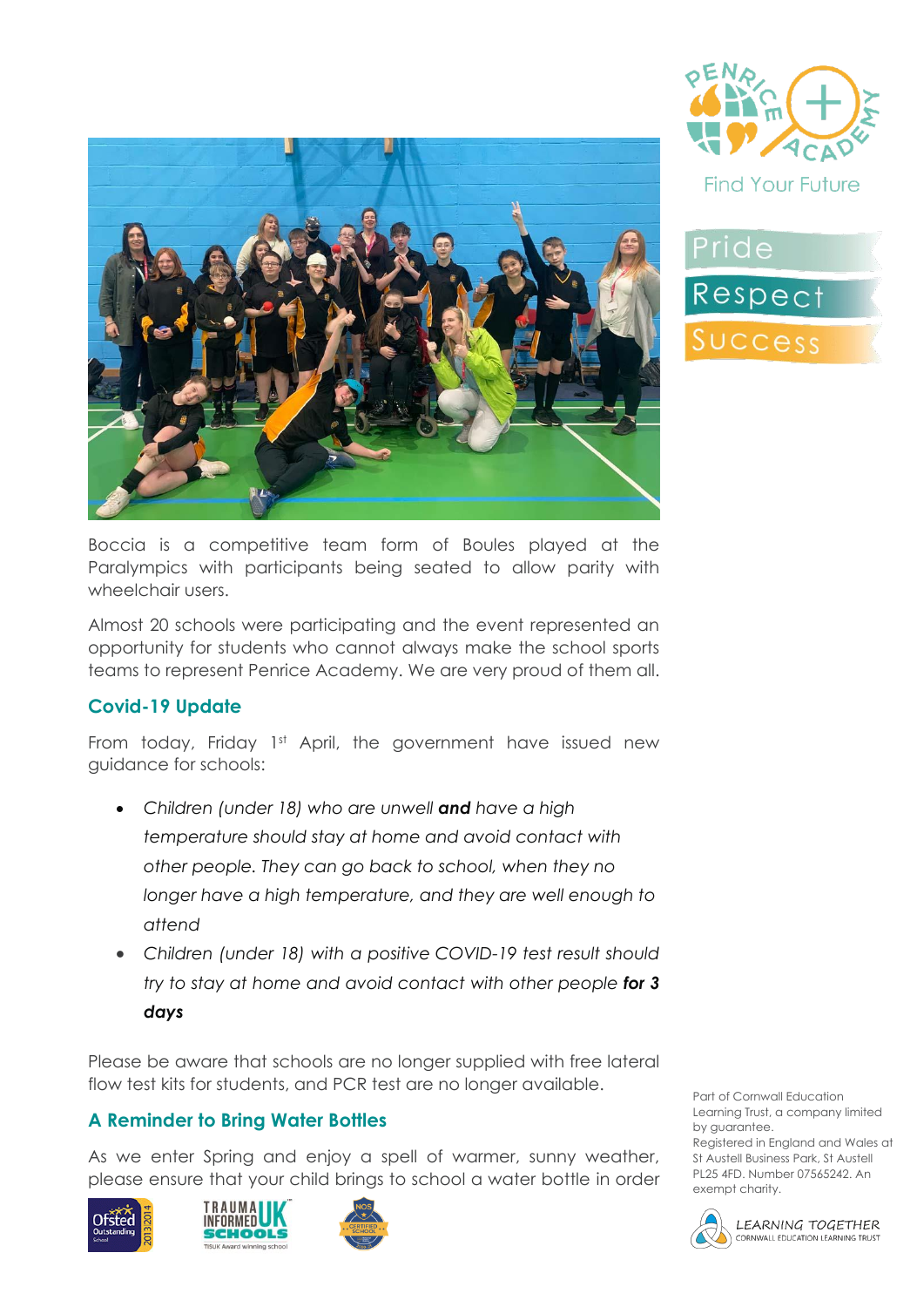to keep themselves hydrated. There are various water fountains around the school where students can refill bottles.

## **Upcoming College Open Events for Years 10 & 11**

#### **Duchy College Rosewarne Taster Day – Wednesday 13 April**

Years 10 & 11 can book a Taster Day at Duchy College Rosewarne in the following subjects: Animal Management, Vet Nursing, Floristry, Horticulture, Land & Wildlife Management, Conservation and Environmental Sustainability, and Dog Grooming. Further information [here.](https://www.duchy.ac.uk/events/taster-day-at-duchy-college-rosewarne/)

#### **Truro College – Thursday 5 May**

**TRURO COLLEGE** 

**VISIT TRURO-PENWITH.AC.UK TO FIND OUT MORE** Meet the tutors | Tour the campus | Explore your options

## **Cornwall College St Austell - Thursday 19 May**

Discover courses, apprenticeships, tour the campuses and meet the teachers. Further information [here.](https://www.cornwall.ac.uk/events/open-event-at-cornwall-college-st-austell/)

**COLLEGE** PENWITH

#### **Final Words**

It is always nice to end a letter with good news and we were all very emotional earlier this week when Ellie in Year 11 drove past Penrice receiving a guard of honour from her year group.

She was travelling to Treliske Hospital to ring the bell on her ward, signifying the end of her cancer treatment. From all of us here at Penrice, well done on standing up to cancer Ellie.

> Part of Cornwall Education Learning Trust, a company limited by guarantee.

Registered in England and Wales at St Austell Business Park, St Austell PL25 4FD. Number 07565242. An exempt charity.